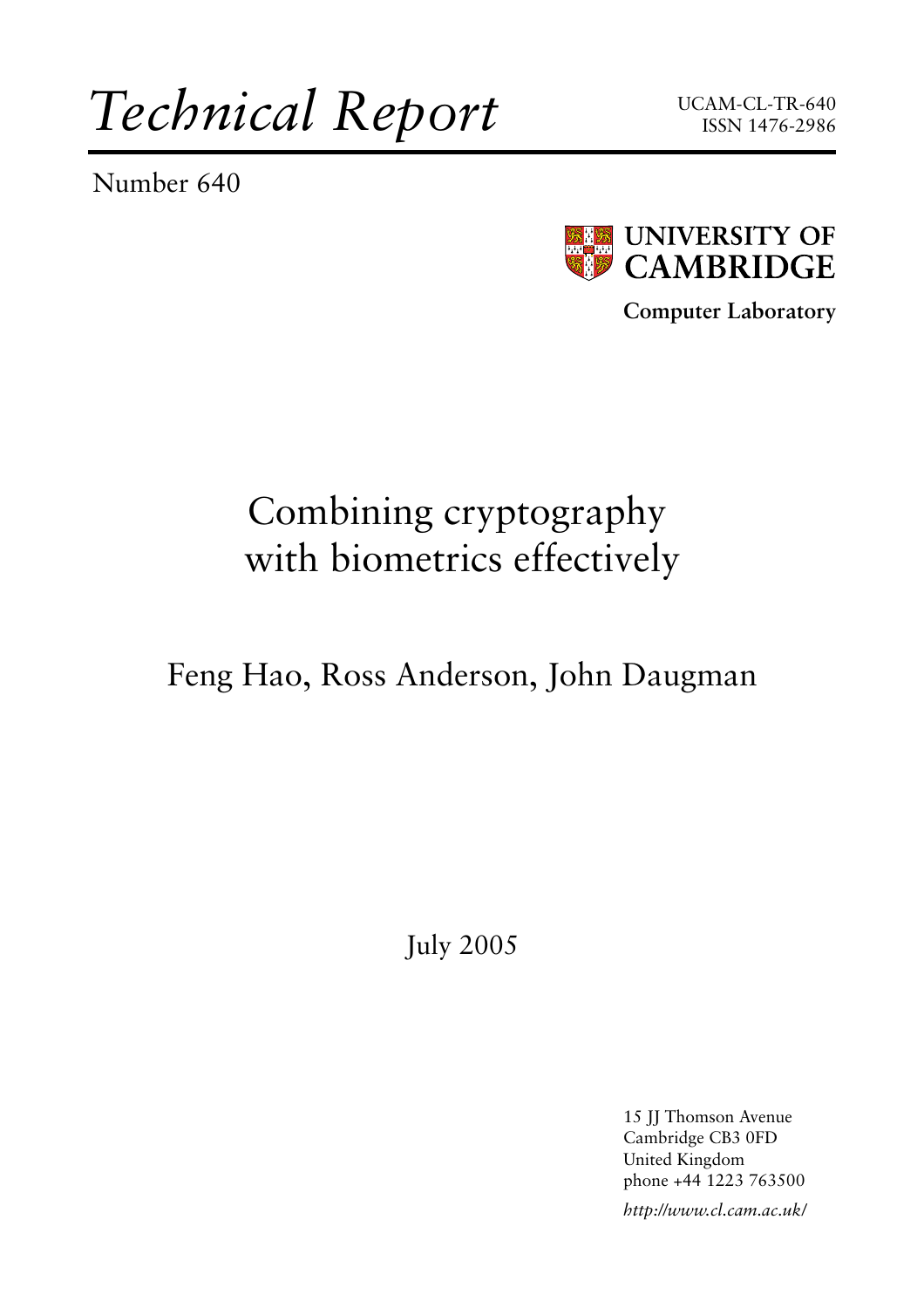c 2005 Feng Hao, Ross Anderson, John Daugman

Technical reports published by the University of Cambridge Computer Laboratory are freely available via the Internet:

*http://www.cl.cam.ac.uk/TechReports/*

ISSN 1476-2986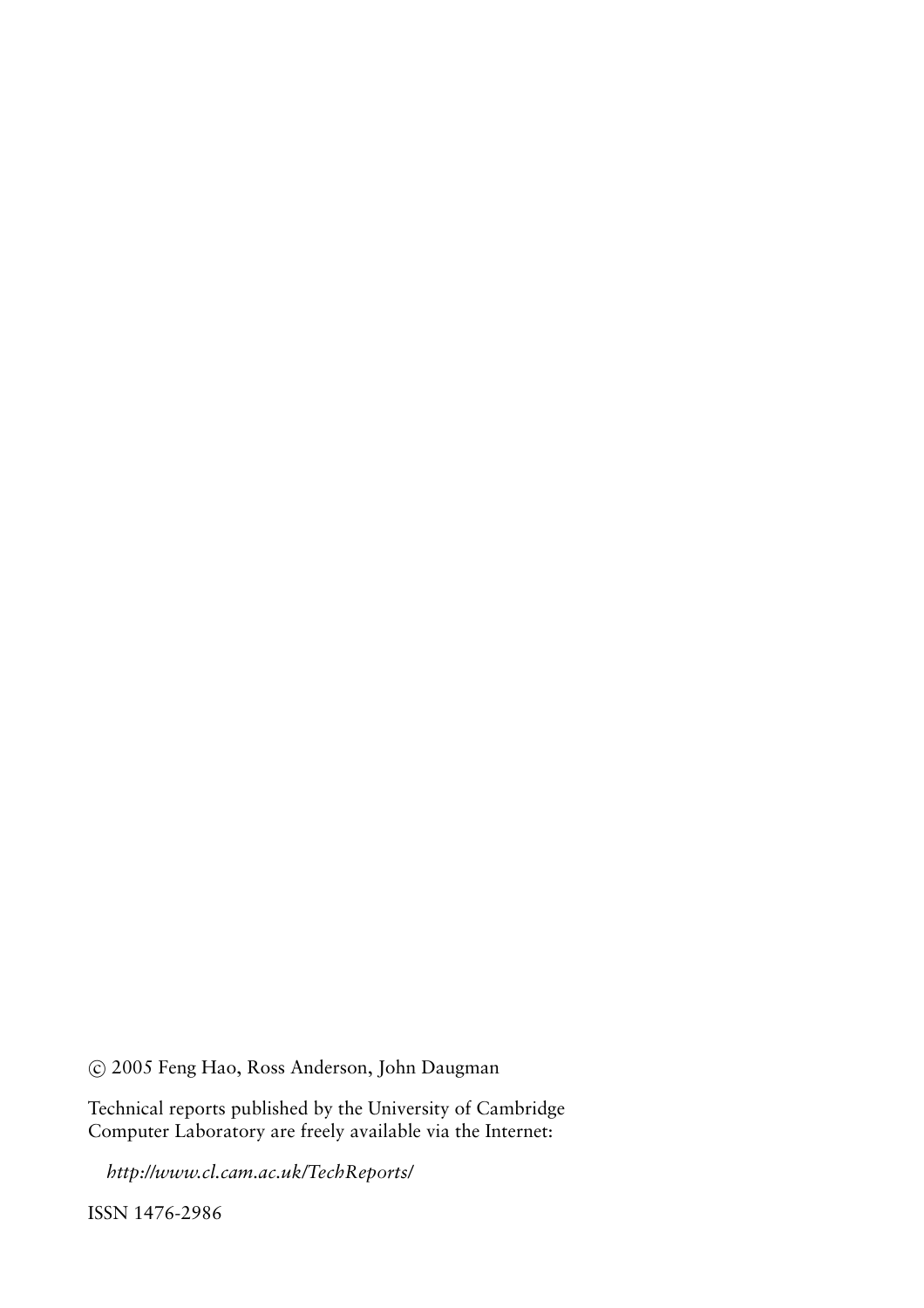# Combining cryptography with biometrics effectively

Feng Hao, Ross Anderson, John Daugman

Computer Laboratory, Cambridge University, UK {Feng.Hao, Ross.Anderson, John.Daugman}@cl.cam.ac.uk

#### Abstract

We propose the first practical and secure way to integrate the iris biometric into cryptographic applications. A repeatable binary string, which we call a biometric key, is generated reliably from genuine iris codes. A well-known difficulty has been how to cope with the 10 to 20% of error bits within an iris code and derive an errorfree key. To solve this problem, we carefully studied the error patterns within iris codes, and devised a two-layer error correction technique that combines Hadamard and Reed-Solomon codes. The key is generated from a subject's iris image with the aid of auxiliary error-correction data, which do not reveal the key, and can be saved in a tamper-resistant token such as a smart card. The reproduction of the key depends on two factors: the iris biometric and the token. The attacker has to procure both of them to compromise the key. We evaluated our technique using iris samples from 70 different eyes, with 10 samples from each eye. We found that an error-free key can be reproduced reliably from genuine iris codes with a 99.5% success rate. We can generate up to 140 bits of biometric key, more than enough for 128-bit AES. The extraction of a repeatable binary string from biometrics opens new possible applications, where a strong binding is required between a person and cryptographic operations. For example, it is possible to identify individuals without maintaining a central database of biometric templates, to which privacy objections might be raised.

## 1 Introduction

A number of researchers have studied the interaction between biometrics and cryptography, two potentially complementary security technologies. Biometrics is about measuring unique personal features, such as a subject's voice, fingerprint, or iris. It has the potential to identify individuals with a high degree of assurance, thus providing a foundation for trust. Cryptography, on the other hand, concerns itself with the projection of trust: with taking trust from where it exists to where it is needed.

A strong combination of biometrics and cryptography might, for example, have the potential to link a user with a digital signature she created with a high level of assurance. For example, it will become harder to use a stolen token to generate a signature, or for a user to falsely repudiate a signature by claiming that the token was stolen when it was not. Previous attempts in this direction include a signature-verification pen and associated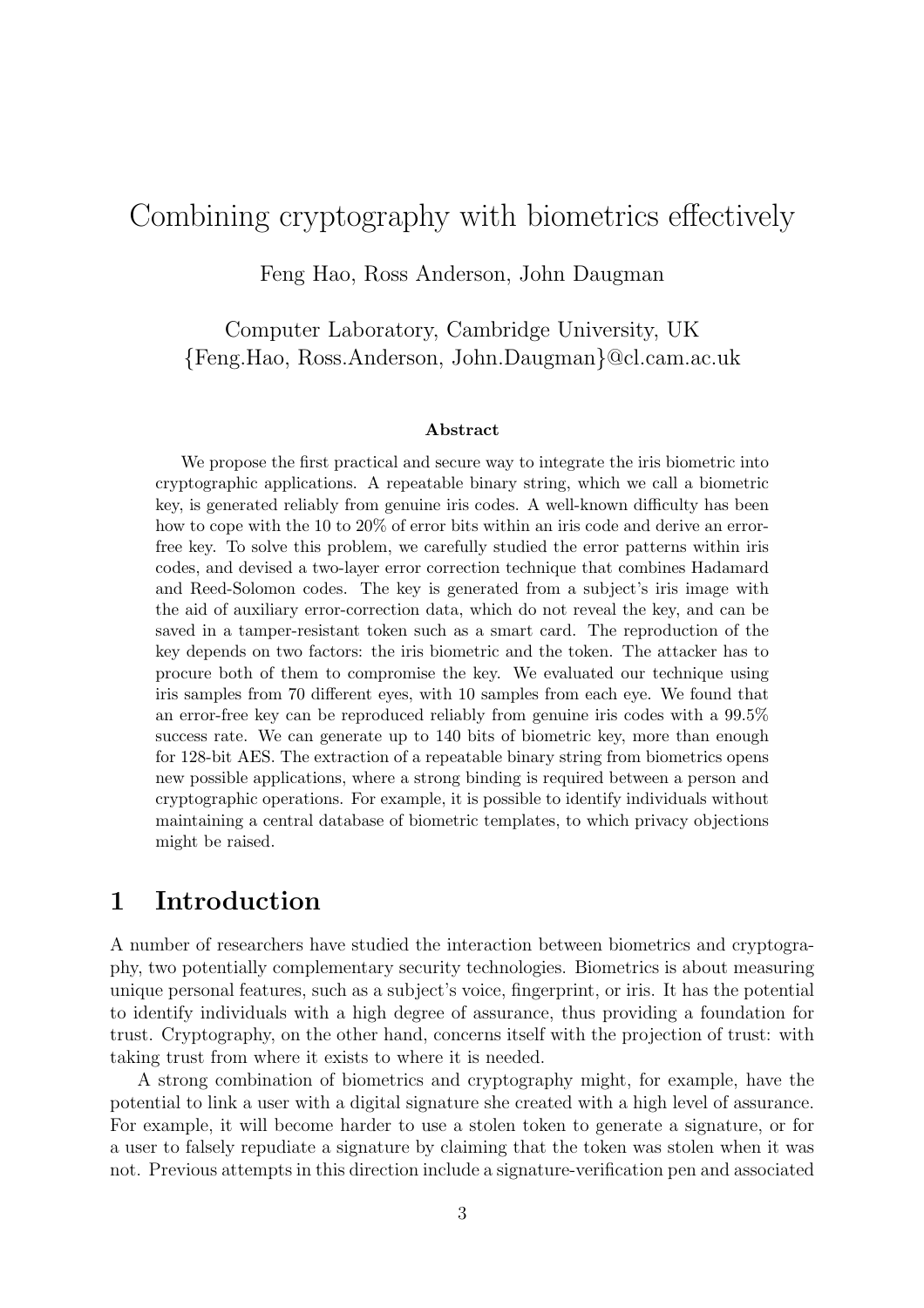signal processor made available with the IBM Transaction Security System in 1989 [4]. One problem with this approach is its complete reliance on hardware tamper-resistance: if the token is broken, both the template and the key are lost. In many cases, attackers have been able to break tokens, whether by hardware attacks exploiting chip-testing technology, or (as with the IBM design) by API attacks on the token's software [1]. We therefore set out to find a better way of combining biometrics, cryptography and tamper-resistance.

The main obstacle to algorithmic combination is that biometric data are noisy; only an approximate match can be expected to a stored template. Cryptography, on the other hand, requires that keys be exactly right, or protocols will fail. For that reason, previous product offerings have been based on specific hardware devices. It would be better to have a more general, protocol-level approach, combining cryptography and biometrics. Yet another consideration is privacy. Many users may be reluctant to have biometric data stored on central databases; and there may be less resistance to biometric technology if users can be credibly assured that their templates are not stored centrally (or, perhaps, at all).

Other researchers have tried to map biometric data into a unique and repeatable binary string [7, 10, 11, 8, 9]. Subsequently, the binary string would be mapped to an encryption key by referring to a look-up table [7, 8, 9], or direct hashing [10, 13]. The potential of this approach is that storage of a biometric template would not be needed. So far, however, these attempts have suffered from several drawbacks, which we will now explain. In the paper, we will use the term biometric key, proposed in [2], to refer to the repeatable string derived from a user biometric.

The hardest problem with biometrics is the unreliability of individual bits in the template. Biometric measurements, being made of attributes of the human body, are noisy by nature, while cryptography demands correctness in keys. There have been a number of attempts to bridge the gap between the fuzziness of biometrics and the exactitude of cryptography, by deriving biometric keys from key stroke patterns [11], the human voice [8], handwritten signatures [10], fingerprints [7, 5], and facial characteristics [9]. However, so far, these attempts have suffered from an excessive False Rejection Rate  $(FRR)$  – usually over 20%, which is unacceptable for practical applications [6].

Second, many proposals have failed to consider security engineering aspects, of which the most severe are the irrevocability of biometrics and their low level of secrecy [6]. Biometric features are inherent in individuals, so they cannot be changed easily. A related problem is key diversity: an individual may wish separate keys for their bank account and for access to their workplace computer, so that they can revoke one without affecting the other.

Third, biometric data are not very secret. People leave (poor-quality) fingerprints everywhere, and iris images may be captured by a hidden camera. Generally speaking, the more a biometric is used, the less secret it will be [1]. It would be imprudent to rely on a biometric alone, especially if that biometric became used on a global scale (for example, in the biometric identity cards proposed in some countries). One might expect Mafiaowned businesses to collect biometric data in large quantities if there was any potential exploit path.

Fourth, social acceptance is crucially important to the success of biometric technology [6]. The fear of potential misuse of biometric data may make the public reluctant to use systems that depend on it, and this could be especially the case if there is a large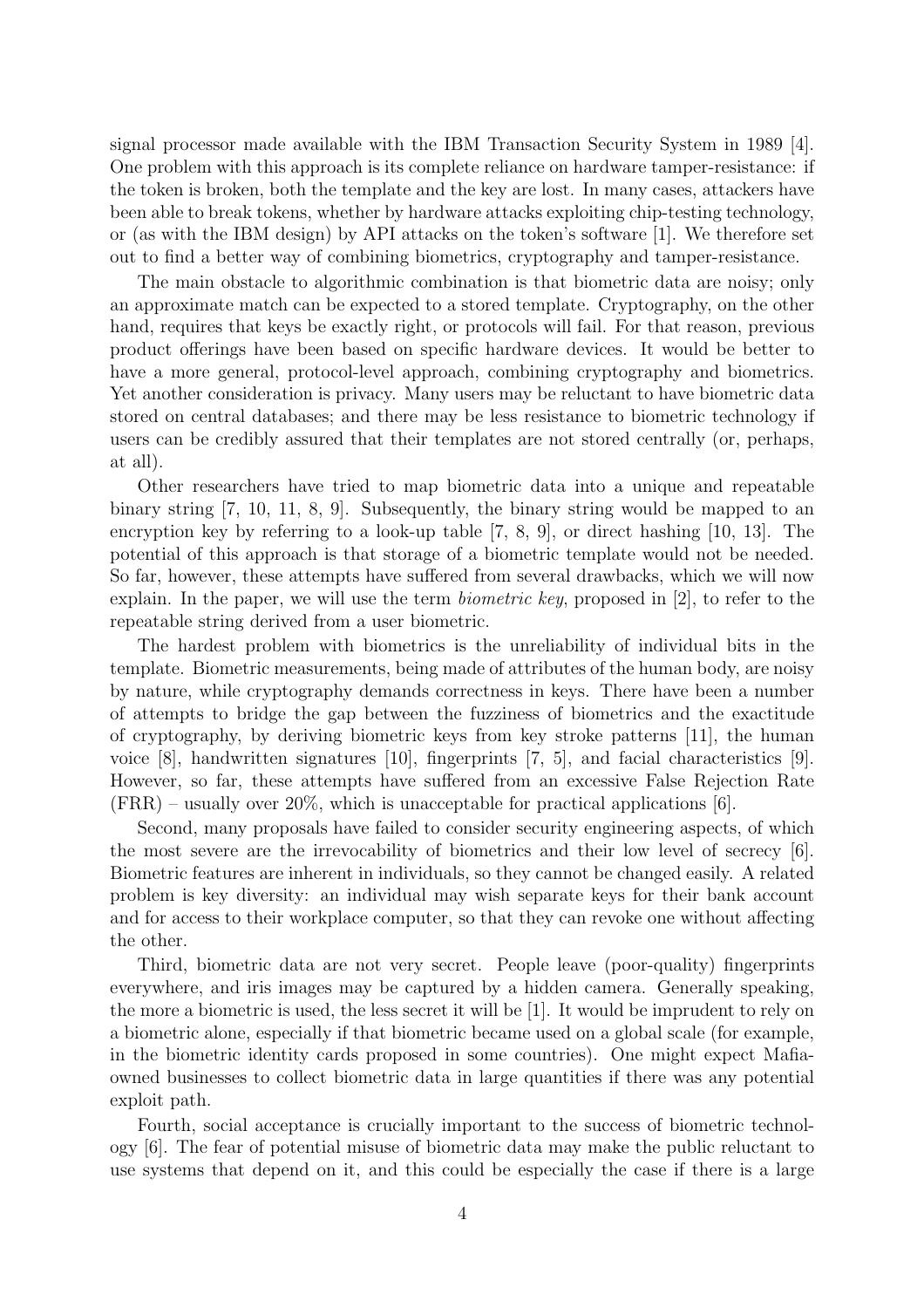central database of biometric data which focuses privacy worries and acts as a target of privacy activists. There may be a fear that personal health information will leak out via biometric data, and there may even be religious objections [1].

Finally, we specifically studied the problem of deriving a biometric key from iris codes, as they are at present the most reliable biometric and have the greatest power to distinguish individual persons. There is one previous paper – by Davida, Frankel, Matt and Peralta – proposing to derive a key from iris code using error-correction codes [16]. But no concrete implementation work was reported, and we found that majority coding does not work with real iris data as errors are strongly correlated. We discuss this in detail below.

We therefore set out to design a system in which we do not need to store a biometric template, but only a string of error-correction data from which the biometric cannot be derived, and from which the key cannot be derived either unless the biometric is present. We present a two-factor scheme, relying on the biometric and a token, and also show how it can be easily extended to a three-factor scheme with a password as well. In each case we argue that the protection is the best achievable given the limitations of the components: all factors are needed to compromise the key. In addition, the key can be easily updated or revoked. Finally, we aim to provide a system with a false rejection rate good enough for real use.

### 2 Past work

We now provide a more detailed survey of recent research on extracting biometric keys [7, 8, 9, 10, 11, 12]. Monrose, Reiter, Li and Wetzel were among the first: their system [11] is based on key-stroke dynamics. A short binary string is derived from the user's typing patterns and then combined with her password to form a hardened password. Each keystroke feature is discretized as a single bit, which allows some error tolerance for feature variation. The short string is formed by concatenating the bits. In a follow-up paper, Monrose, Reiter and Wetzel proposed a more reliable implementation based on voice biometrics, but with the same discretization methodology [8]. Their paper reports an improvement in performance: the entropy of the biometric key is increased from 12 bits to 46 bits, while the false rejection rate falls from 48.4% to 20% [8].

Hao and Chan made use of handwritten signatures in [10]. They defined forty-three signature features extracted from dynamic information like velocity, pressure, altitude and azimuth. Feature coding was used to quantize each feature into bits, which were concatenated to form a binary string. This achieved on average 40-bit key entropy with a 28% false rejection rate; the false acceptance rate was about 1.2% [10].

Fingerprints are among the more reliable biometrics, and there is a long history of their use in criminal cases [1]. Soutar, Roberge, Stoianov, Gilroy and Vijaya Kumar reported a biometric-key system based on fingerprints in [12] and were the first to commercialize this technology into a product – *Bioscrypt* (see www.bioscrypt.com). They extract phase information from the fingerprint image using a Fourier transform and apply majority coding to reduce the feature variation. Instead of generating a key directly from biometrics, they introduce a method of biometric locking: a pre-defined random key is locked with a biometric sample by forming a phase-phase product. This product can be unlocked by another genuine biometric sample. Biometric locking appears a promising idea, because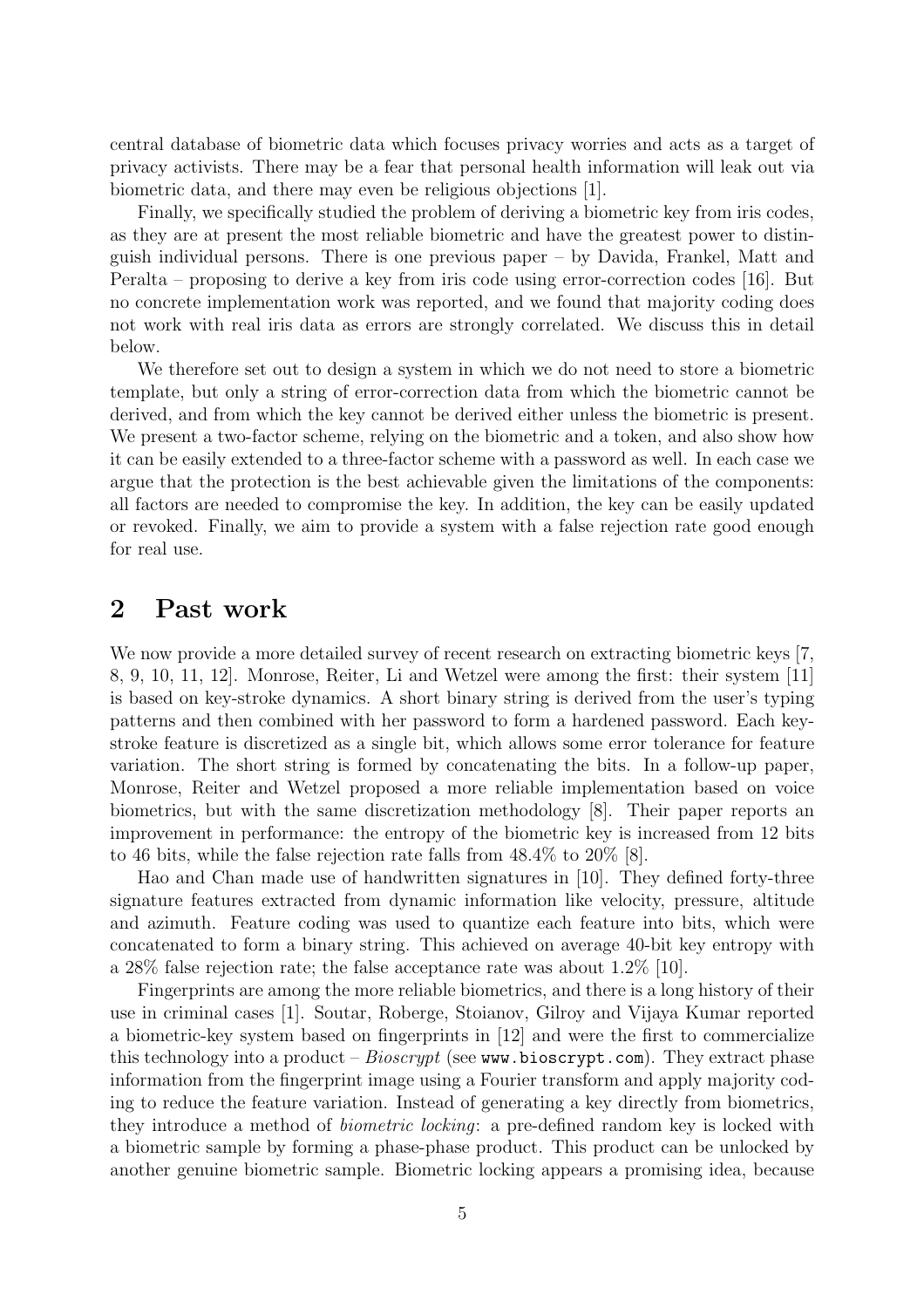the biometric key can be randomly defined. However, performance data are not reported.

Clancy, Kiyavash and Lin proposed a similar application based on fingerprints in [7] and used a technique called a *fuzzy vault*, which had been first introduced by Juels and Sudan [15]. In Clancy's work, the fingerprint minutiae locations are recorded as real points which form a locking set. A secret key can be derived from this through polynomial reconstruction. In addition, chaff points are added to the locking set to obscure the key. If a new biometric sample has a substantial overlap with the locking set, the secret key can be recovered by a Reed-Solomon code. This work is reported to derive a 69-bit biometric key but unfortunately with 30% false rejection rate.

Goh and Ngo combined some of the above techniques to build a system based on face biometrics [9]. They adopted the biometric locking approach used by Soutar et al. Eigen-projections are extracted from the face image as features, each of which is then mixed with a random string and quantized into a single bit. A binary key is formed by concatenating these bits, and majority-coding is added as suggested by Davida et al. Error correction involves polynomial thresholding which further reduces feature variance. Goh and Ngo report extracting 80-bit keys with a 0.93% false rejection rate. This is beginning to approach the parameters needed for a practical system. However, the experiments reported are based on images taken from a continuous video source with minor variations, rather than a face database. So doubts remain about the evaluation of this work.

In summary, a range of biometrics have been used in previous practical work. With the exception of Goh and Ngo's paper, the false rejection rates are over 20%, which is way beyond the level acceptable for practical use. In addition, the key lengths are usually too short.

There is also some theoretical work on key extraction from noisy data. The fuzzy extractor is a recently proposed primitive to extract strong keys from noisy data such as biometrics [21]. In this proposal, Dodis, Reyzin and Smith apply an error-correction code to the input, followed by a hash function, and prove that the information leakage from the input data into the output of the hash function is negligible.

This sort of approach can be useful if the noisy data can be kept secret. However, biometric applications lie between the extremes of secret data and fully public data. People leave behind fingerprints, and their irises can be photographed surreptitiously; a biometric sample stolen in this way will reveal most of its entropy to the attacker.

A related issue is issuing multiple keys for different applications. The fuzzy extractor scheme was modified by Boyen [22], in that a fixed permutation is applied to the iris-code bits before hashing. The compromise of one key derived from an individual's biometric does not compromise any other key derived from the same biometric using a different permutation. But this revised design still assumes that biometric data remain secret, and it fails completely whenever the original biometric is stolen.

The third theory paper is by Juels and Wattenberg. Their fuzzy commitment scheme starts out with a random key, adds redundancy, and XOR's this with the iris code [14]. So the key is completely independent of the biometric data.

Our scheme is somewhat similar to theirs but with a number of important differences. First, we have developed a concrete coding scheme that works well with real iris data. None of the papers so far, whether practical or theoretical, have solved this critical engineering problem. Second, we add an auxiliary secret – a password – and an interaction with a token such as a tamper-resistant smartcard. We designed our scheme to give the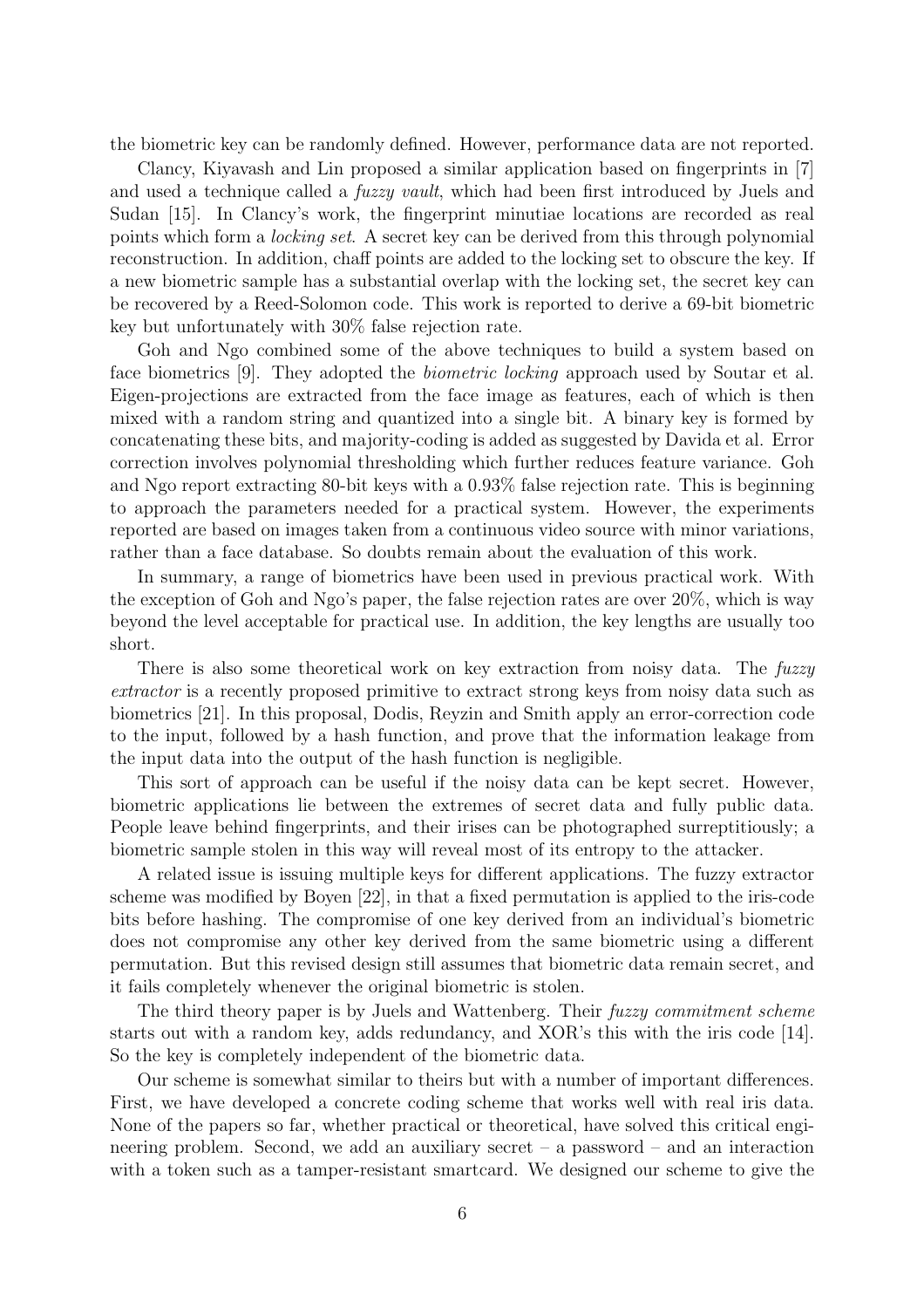best security available given the limitations of these authentication factors – biometrics that might be compromised, passwords that might be guessed, and tokens that might be reverse-engineered.

# 3 Algorithms

In this section, we present the detailed design of our coding scheme. The design was driven by the error characteristics of iris codes, which are 256-byte strings of phase information derived from an infrared image of an iris by demodulating it with complex-valued 2D-Gabor wavelets [3]. The errors, seen as the differences between different observations of the same iris, are of two types. First, there is a background of random errors, due to CCD camera pixel noise, iris distortion and image-capture effects that cannot be effectively corrected by the preparatory signal processing. Second, there are burst errors, due largely to undetected eyelashes and specular reflections, whether from the cornea or from spectacles. Efforts are made by the standard Daugman algorithms to identify these; along with the string representing the iris code, the software returns a mask string indicating those bits that are considered suspect. However, the identification of eyelashes and reflections is not perfect; faint reflections and out-of-focus eyelashes in particular lead to burst errors.

Majority coding was suggested in some past work to remove errors [12, 16]. We found it does not work at all well with iris data, because multiple scanning does not improve the bit error rate very much. A faint reflection or an out-of-focus eyelash can easily give similar errors on successive scans. We found that with a corpus of images of 70 users, without using masking, an average bit error rate of 13.69% for single-scan iris-code acquisition was reduced to 10.68% after 3 scans, and 9.36% after 5 scans. To deal with such persistent errors, we use a concatenated-coding scheme in which the background-noise errors are first corrected using a Hadamard code, and the burst errors are then corrected using a Reed-Solomon code.

#### 3.1 Basic scheme

We will first describe a basic two-factor scheme without a password. The key depends on a combination of a biometric and a token, which stores error-correction information. We assume it is difficult for the attacker to procure both factors, and we will initially assume if the attacker obtains the token, he will have the full knowledge of the data stored on it. The initial design goal is thus to ensure that the compromise of a single factor will not reveal the key. In the next section, we will show how to extend the scheme to three factors by adding a user password, and we will also consider two levels of attacker: a common attacker who can merely use a token if he steals it, and a highly-skilled attacker who can extract all the secrets from a stolen token.

Figure 1 shows an overall picture of our design. To bridge the gap between the fuzziness of iris biometric and the exactitude of cryptography, we use a two-layer error correction method. The outer layer uses a Hadamard code to correct random errors at the binary level, while the inner layer uses a Reed-Solomon code to correct errors at the block level, i.e. burst errors.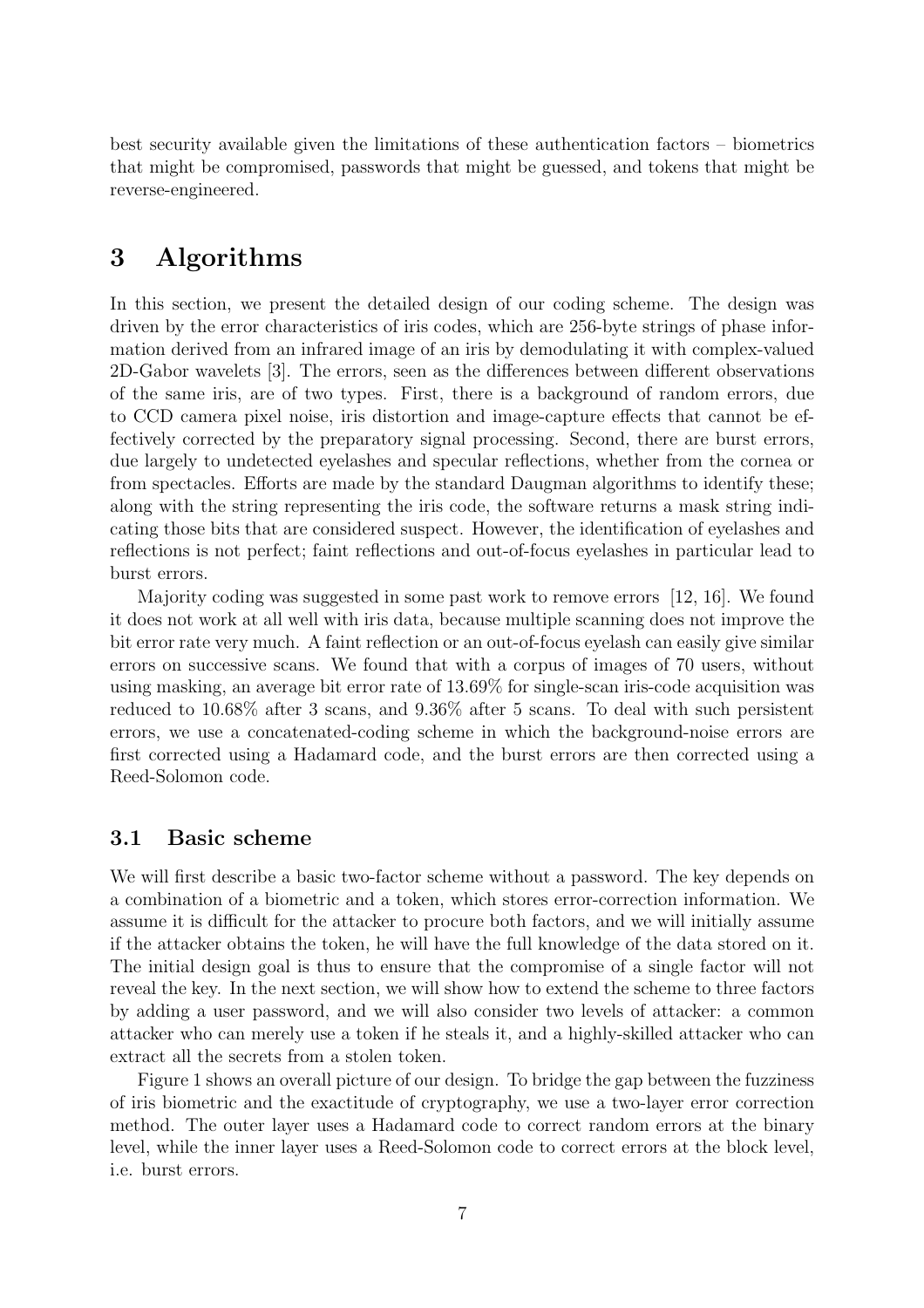

Figure 1: A two-factor scheme for biometric key generation

We first generate the biometric key  $\kappa$  as a string of random bits. It is then encoded with our concatenated code to get what we call a *pseudo-iris code*  $\theta_{\text{ps}}$ . This looks like an iris code because it has the same length as the real iris code, namely 2048 bits. It will be "locked" by XORing it with the user's reference iris code  $\theta_{\text{ref}}$ , obtained on enrolment:

$$
\theta_{\text{lock}} = \theta_{\text{ps}} \oplus \theta_{\text{ref}} \tag{1}
$$

The  $\theta_{\rm lock}$  data will be saved in the smartcard or other physical token T, together with a hash value of the key,  $H(\kappa)$ . Subsequently the key  $\kappa$  must be securely erased. The encoding process can be formalised as

$$
\langle \kappa, \theta_{\text{ref}} \rangle \Rightarrow \mathcal{T} : \{ \theta_{\text{lock}}, H(\kappa) \} \tag{2}
$$

During the decoding phase, the user presents his iris sample  $\theta_{\text{sam}}$  to "unlock" the key. After XORing with the  $\theta_{\rm lock}$  data on the smart card, it is then decoded with Hadamard and RS codes in turn to output a biometric key  $\hat{\kappa}$ . If the hash of the  $\hat{\kappa}$  matches the stored hash, i.e.  $H(\hat{\kappa}) = H(\kappa)$ , the derived key is correct. Otherwise, the key will be deemed false and rejected. The decoding process can be formalised as

$$
\langle \theta_{\text{sam}}, \mathcal{T} \rangle \Rightarrow \widehat{\kappa} \tag{3}
$$

In the following sections, we will explain the specific Hadamard and Reed-Solomon codes we use in detail, and show how they can be integrated to achieve our goal. Their choice is based on a detailed study of iris-code error patterns. Iris codes from the same eye usually disagree in 10–20% of the bits [3]. On the other hand, the disagreement of inter-personal iris codes, or the codes for different eyes from the same person, is usually 40–60%. The coding must be able to correct the differences between error bits of iris codes for the same eye, but unable to correct the differences between different eyes. We chose a Hadamard code that can correct about 25% of the error bits in a block [18], which approximately separates same-eye and different-eye error rates. We then fine-tune the scheme with a Reed-Solomon code that can correct for six block errors out of 32.

#### 3.2 Hadamard codes

A Hadamard code is generated by a Hadamard matrix, a square orthogonal matrix with elements 1 and −1. Orthogonality means that the inner product of any two distinct rows or columns is always 0. The size of a Hadamard matrix must be  $\{1, 2, 4m\}$  for natural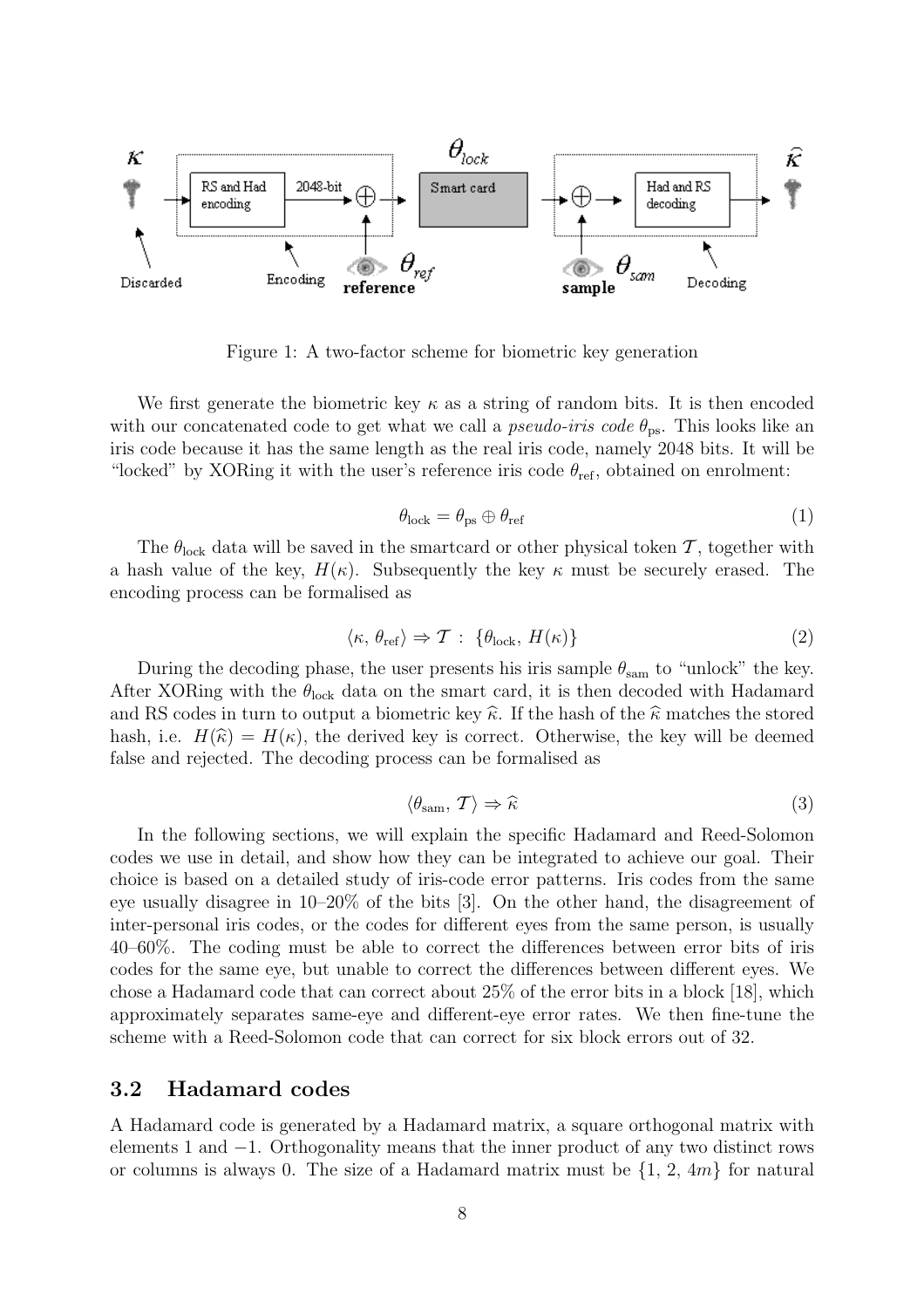numbers m. There are several ways to generate Hadamard matrices; we have chosen the Sylvester method, which recursively defines normalized matrices whose size is a power of  $2, n = 2^k$  [18].

The simplest Hadamard matrix, whose order  $k = 1$ , is

$$
H_1 = \left[ \begin{array}{cc} + & + \\ + & - \end{array} \right] \tag{4}
$$

where we use "+" to denote "1" and "−" to denote "-1". With Sylvester's method, we obtain further Hadamard matrices recursively by:

$$
H_k = \begin{bmatrix} H_{k-1} & H_{k-1} \\ H_{k-1} & -H_{k-1} \end{bmatrix}
$$
 (5)

To construct a Hadamard code, we obtain a Hadamard matrix  $H$  and then cascade H and  $-H$  as follows:

$$
H_{\rm c} = \left(\begin{array}{c} H \\ -H \end{array}\right) \tag{6}
$$

We get the list of codewords by replacing each -1 by 0 in the rows of  $H_c$ . A Hadamard matrix of size  $n = 2^k$  has 2n codewords. The code has minimum distance  $2^{k-1}$  and hence corrects up to  $2^{k-2} - 1$  errors.

The encoding process is to encode an input value  $i$  into a codeword  $w$ . The matrix of  $H_c$  has 2n rows, each of which is a codeword. The value i can be seen as a row index, which ranges within [0, 2n – 1]. The binary representation of i comprises of  $\log 2n$  bits. It can be shown that with the Sylvester method, the encoding is efficient, because  $\log 2n$ equals an integer  $(k+1)$ . The output codeword is the row selected by the index i, which has a size of n bits. To summarize, the function encodes an input block of  $(k + 1)$  bits into an output block of  $n = 2^k$  bits.

In the decoding process, let the received codeword be w. In  $w$ , replace every 0 with -1 to get v. Then calculate

$$
vH_c^T = (a_0, a_1, \dots, a_r, \dots a_{n-1})
$$
\n(7)

From the resultant output, find the position r where the value  $a_r$  is maximum. This position will be unique if at most  $2^{k-2} - 1$  errors have occurred. If the decoding is correct, we should have the decoded value equal to the input value, i.e.,  $r = i$ . More details about Hadamard error correction can be found in [18].

#### 3.3 Reed-Solomon code

As explained in Section 3.2, the Hadamard code encodes each block of  $k + 1$  bits input into one of  $2^k$  bits. We will see below that a suitable choice of k is 6; so it can correct up to 15 errors in each block of 64 bits. This is sufficient to deal with the background errors, but is inadequate in the face of a burst error caused by an eyelash or specular reflection that is not recognised by the preprocessing software.

The quantity of wrongly-decoded blocks is very small, but if it is greater than zero then the decoded key will be wrong and the cryptography will fail. Hence we need another layer of error correction to deal with block errors. The Reed-Solomon code, whose details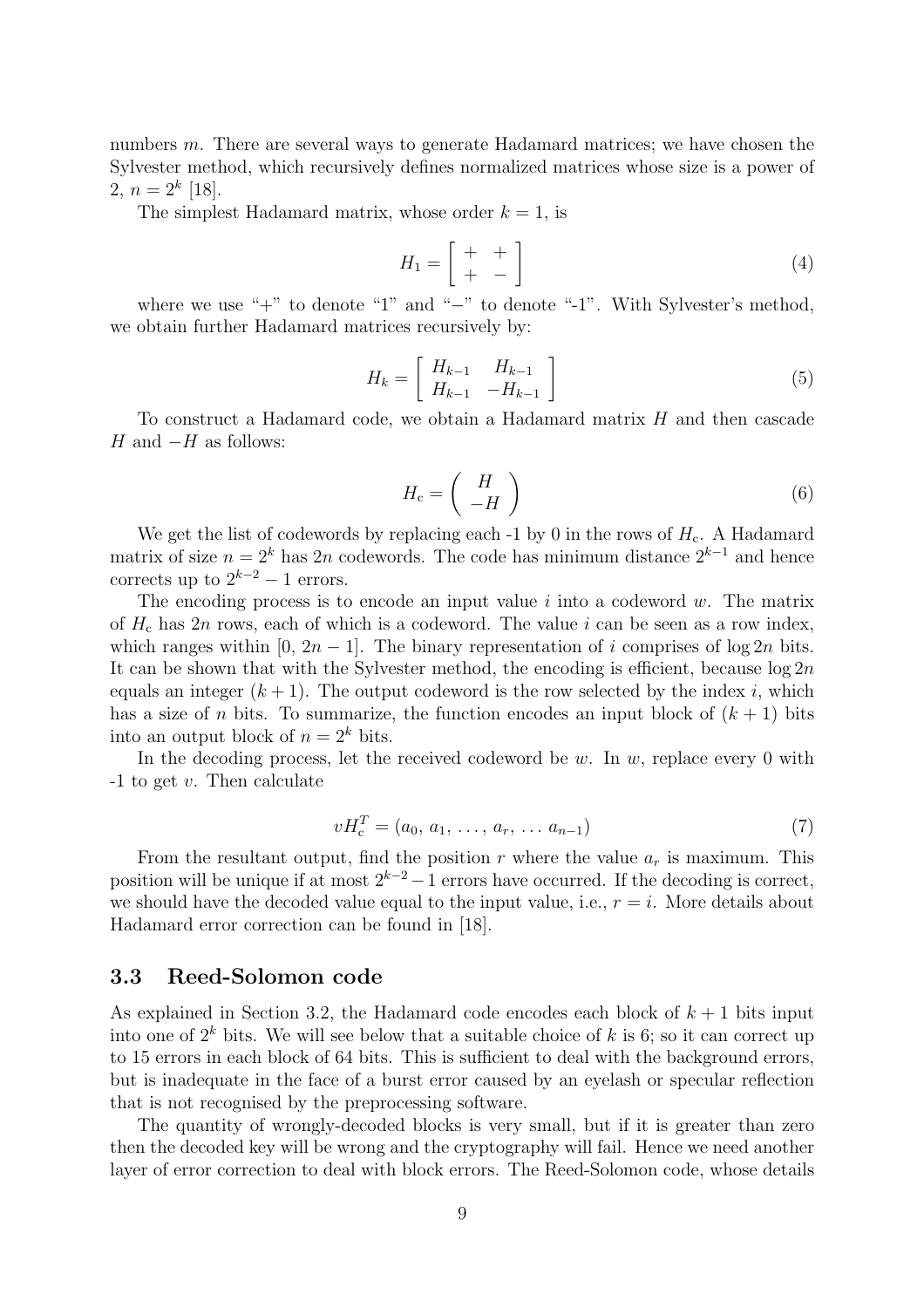can be found in [19], is a suitable choice. We will now explain how Reed-Solomon coding complements Hadamard coding, and justify our choice of parameters.

#### 3.4 Concatenated encoding and decoding

Recall that we use Reed-Solomon coding, then Hadamard coding, to encode a random key  $\kappa$  as shown in Figure 1. The Reed-Solomon code is denoted as  $\mathcal{RS}(n_{\rm s}, k_{\rm s}, t_{\rm s})$ , where  $k_{\rm s}$ represents the number of blocks before encoding and  $n<sub>s</sub>$  represents the number of blocks after encoding. The  $t_s$  is the number of error blocks that can be corrected. By the Berlekamp-Massey algorithm [19], we get  $n_s - k_s = 2t_s$ .

The size of each block for  $\mathcal{RS}(n_{\rm s}, k_{\rm s}, t_{\rm s})$  at both input and output is m. After this code, each m-bit block will be further encoded with the Hadamard code,  $\mathcal{HC}(k)$ , where  $k$  is the order of the matrix. For the two codes to operate on the same blocks, we need  $m = k + 1.$ 

After Hadamard encoding, we obtain a pseudo-iris-code  $\theta_{\text{ps}}$ , where  $\|\theta_{\text{ps}}\| = 2048$ . We XOR this with a reference iris code  $\theta_{ref}$  to get a locked code  $\theta_{lock}$ , which is then saved in the token.

$$
\theta_{\text{lock}} = \theta_{\text{ps}} \oplus \theta_{\text{ref}} \tag{8}
$$

We call it a locked code, because by itself it cannot be used to deduce either the iris code or the biometric key. Note that correlations exist among iris bits, which reduces the randomness of  $\theta_{\text{ref}}$  [3]. In practice, however, this has a limited impact on security, as an attacker will not in general know which bits are correlated without knowing the subject's actual iris code. We will analyze this further in Section 4.3.

The decoding process involves XORing the locked iris code  $\theta_{\rm lock}$  with a presented sample  $\theta_{\text{sam}}$ .

$$
\begin{array}{rcl}\n\theta'_{\text{ps}} & = & \theta_{\text{lock}} \oplus \theta_{\text{sam}} \\
& = & \theta_{\text{ps}} \oplus e\n\end{array} \tag{9}
$$

where e is the error vector between two iris codes. The error correction is applied and recovers a trial value of the biometric key  $\hat{\kappa}$ . If the error e is within its correction capability,  $\hat{\kappa} = \kappa$ , which we can verify by comparing the hash values. Otherwise, the key will be rejected. We will show in Section 4.2, the error  $e$  is correctable for most genuine iris codes, but uncorrectable for different iris codes.

The bit-length of the key  $\kappa$  is given by the following equation:

$$
\|\kappa\| = (k+1) \times \left(\frac{2048}{2^k} - 2t_s\right) \tag{10}
$$

In our implementation, we correct for 6 block errors and up to 25% bit errors in the other blocks. This means that for the Reed-Solomon code  $t_s = 6$  and for the Hadamard code  $k = 6$ . Thus the Hadamard code outputs  $2048/2^k = 32$  blocks of 64 bits, and the Reed-Solomon code outputs 20 blocks. Thus the length of the key  $\kappa$  is 140 bits.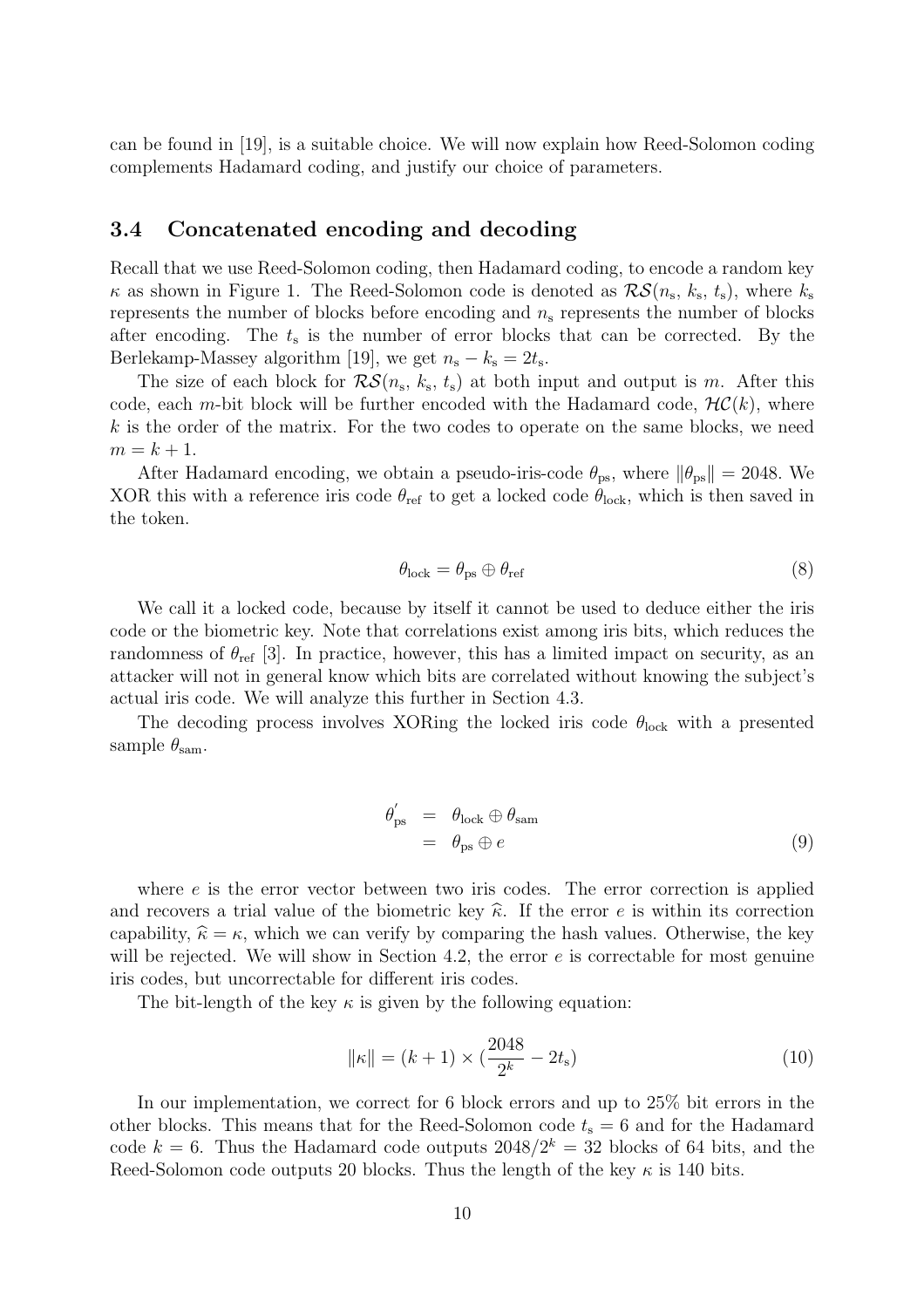## 4 Results

In this section, we report an evaluation of our implementation against a database of iris codes. We then proceed to a security analysis, discuss how the scheme can be extended from two factors to three by the addition of a user password, and compare our results against the prior art.

#### 4.1 Iris database

The iris database we used consists of 700 iris samples from 70 different eyes, with 10 samples from each eye. The images were acquired in a laboratory setting using the same camera at a fixed measurement distance. A 256-byte iris code, together with a 256-byte mask, is computed from each iris image using the algorithm reported in [3]. The hamming distance between two iris codes is given there as:

$$
HD = \frac{\|(\text{codeA} \oplus \text{codeB}) \cap \text{mask}A \cap \text{mask}B\|}{\|\text{mask}A \cap \text{mask}B\|}
$$
(11)

The mask filters out bits thought to be unreliable because of eyelashes, reflections, obscure boundary detections, etc. This reduces iris code bit error rates dramatically. We have kept things simple so far by not incorporating masks: they would introduce complexity as at the time of encoding we only know the mask function for the reference sample, not for the image that will be taken at the decoding stage. We intend to incorporate the masks into the error correction scheme later, but for now we use the raw iris codes only. We compute the hamming distance between two iris codes without masks as:

$$
HD = \frac{\|codeA \oplus codeB\|}{2048} \tag{12}
$$

We chose iris samples from the same eyes to compute the intra-eye hamming distances, and chose samples from different eyes to compute the inter-eye hamming distances. We carried out 241,300 comparisons between different eyes and 3,150 comparisons for the same eyes. The results are shown in Figure 2. Without masks, the mean intra-eye Hamming distance increases from 3.37% to 12.7%, while the mean inter-eye Hamming distance remains relatively unaffected. This makes our work more challenging, as we have to handle more error bits as a result of not using the mask functions.

We also need to deal with iris orientation. This varies due to head tilt, camera angles, torsional eye rotation, etc [3]. In the normal use of the iris recognition algorithms, orientation is readily normalized by cyclically scrolling the iris code by multiples of octet-bits. In our off-line comparisons, we chose the first iris sample from each user as a reference, shifted other observed iris codes seven times by octet-bits and attempted to recover the key each time.

#### 4.2 Key length and error rates

The order of the Hadamard matrix sets a trade-off between error tolerance and key length: from Equation 10, a larger value of k will result in a smaller key length. On the other hand, a larger k means a larger block size which will tolerate more errors. We found that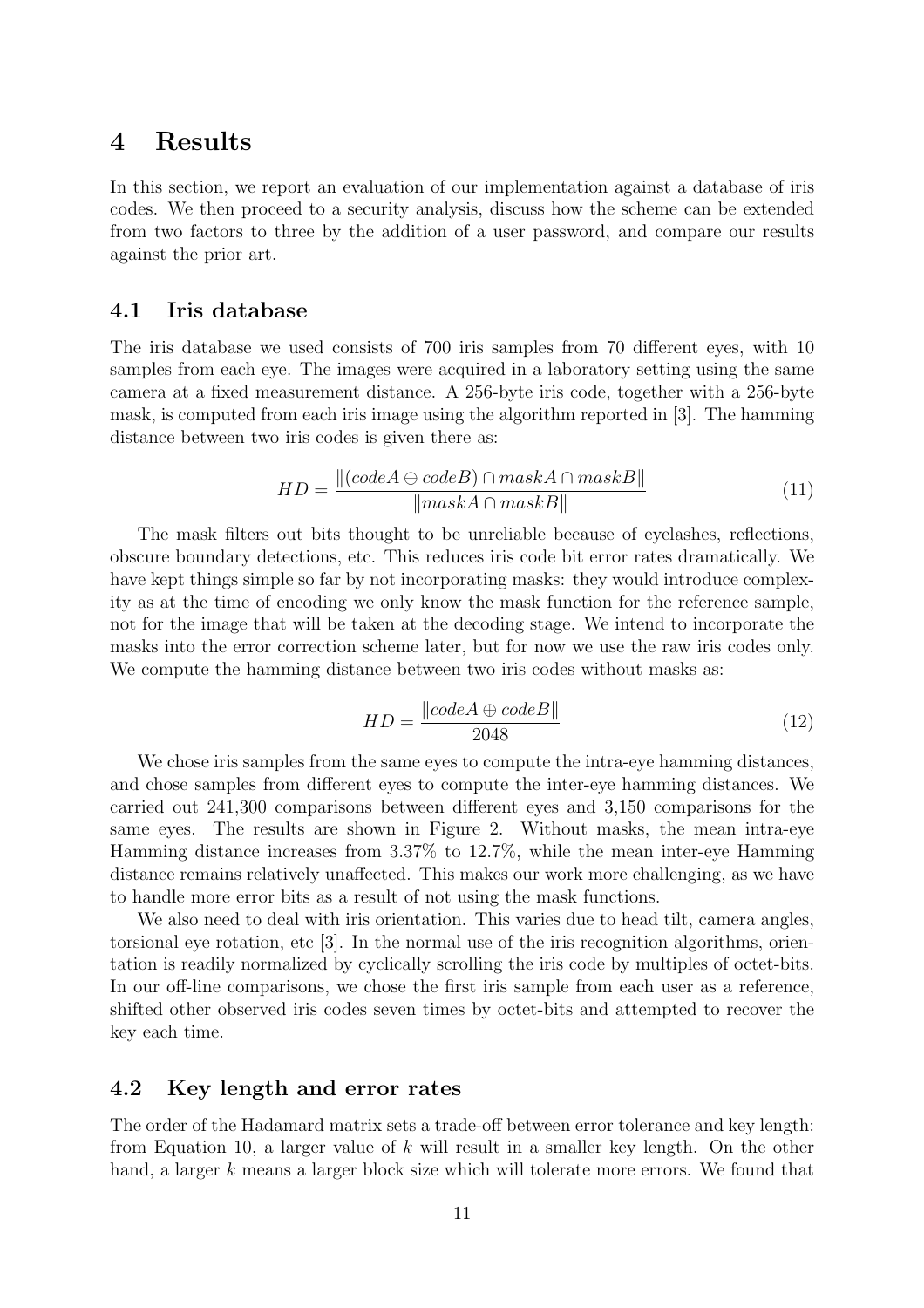

Figure 2: Hamming distance between iris codes

 $k = 6$  is a suitable value by experiment. Table 1 shows the performance of error correction for  $k = 6$ .

As shown in Table 1, the  $t_s = 6$  can be a suitable operating point. It generates a biometric key of 140 bits. The corresponding False Rejection Rate is only 0.47% – only 3 among our 630 (70  $\times$  9) authentic samples were falsely rejected. These three false rejections occurred because of relatively high bit-error rates, above 27% in each case. Iris codes with bit-error rates less than 27% are handled by our coding mechanism quite effectively. Table 2 compares our design with the prior art discussed in Section 2. Our system achieves vastly better performance. The key length is 140 bits, much longer than the 69 bits obtained from fingerprints in [7]. The false rejection rate  $(0.47\%)$  is much smaller than the 20% common for previous systems. In fact, experience suggests it is about as good as can be achieved from biometric systems used by members of the public; the poor samples are a fact of life in biometric systems and have to be dealt with by other mechanisms, such as retries.

#### 4.3 Security analysis

Our basic design depends on two factors: a biometric and a physical token. If only one factor is compromised, the biometric key remains secure. If the biometric becomes known, this does not help the attacker, because the key is randomly generated.

We make the key completely independent of the iris biometric, as this cannot be kept very secret. However, it is still costly to steal an iris code. A near-infrared camera is needed and it is difficult to capture a person's iris image close-up without being noticed; most likely, iris code thefts will be conducted using subverted equipment in apparently genuine verification settings. In such a threat model, the attacker would get a password too, if one were in use; so we must rely completely on the token being tamper-resistant.

Let us now consider the contrary case – where the token is stolen, while the iris code remains unknown. We assume that all the internal data in the token are revealed, including the locked iris code  $\theta_{\rm lock} = \theta_{\rm ps} \oplus \theta_{\rm ref}$ . This is the XOR of a key with redundancy,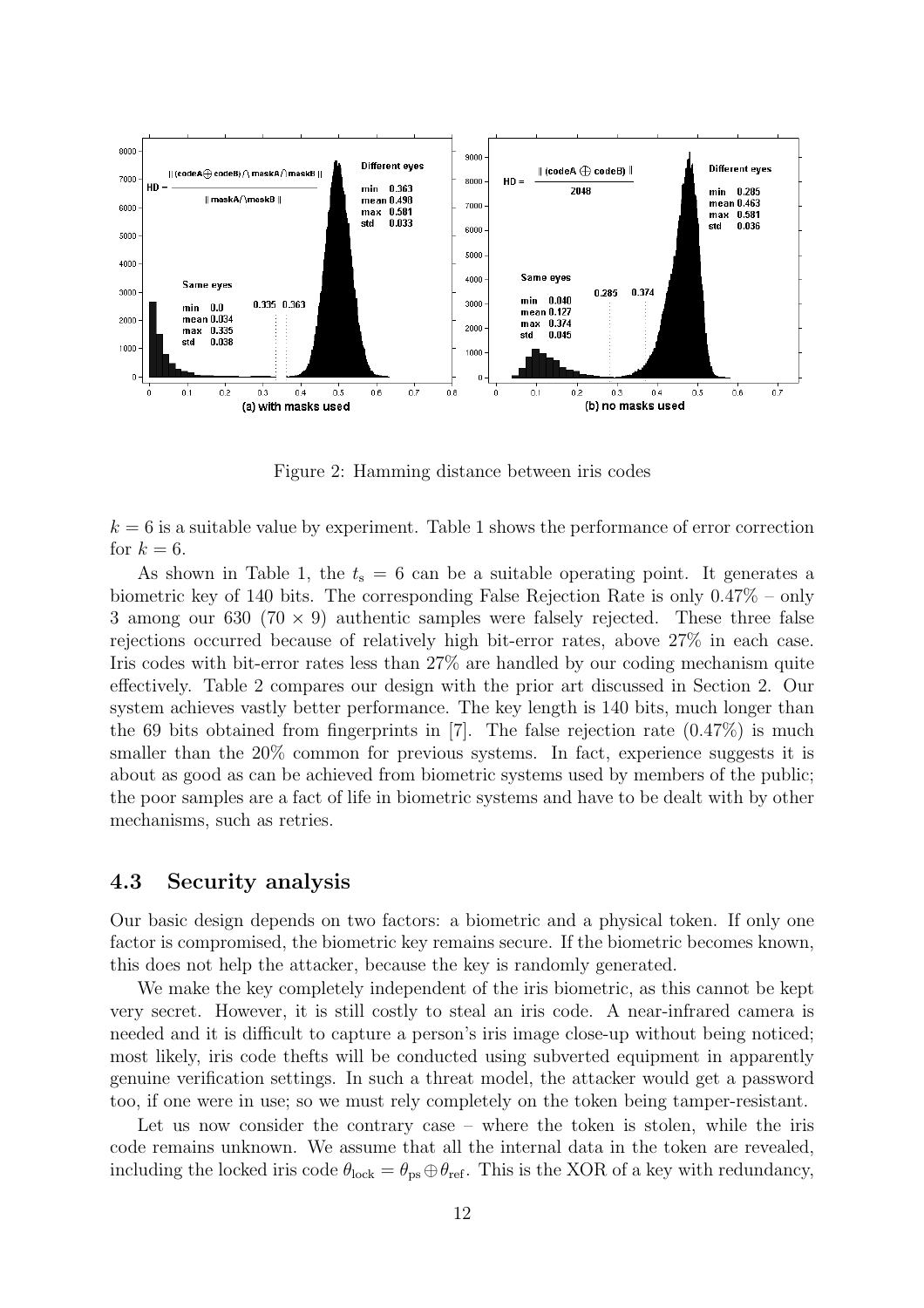| RS corrected blocks $t_s$ | key length $\ \kappa\ $ | FRR $\overline{\%}$ | FAR $%$       |
|---------------------------|-------------------------|---------------------|---------------|
|                           | 224                     | 12.22               | $\mathbf{0}$  |
| 1                         | 210                     | 6.50                | 0             |
| $\overline{2}$            | 196                     | 3.65                | $\mathcal{O}$ |
| 3                         | 182                     | 2.06                | 0             |
| 4                         | 168                     | 1.26                | 0             |
| 5                         | 154                     | 0.79                | $\Omega$      |
| 6                         | 140                     | 0.47                | N             |
| 7                         | 126                     | 0.15                |               |
| 8                         | 112                     | 0.15                | 0.02          |
| 9                         | 98                      | $\left( \right)$    | 0.04          |
| 10                        | 84                      | $\left( \right)$    | 0.08          |
| 11                        | 70                      | $\mathbf{0}$        | 0.08          |
| 12                        | 56                      |                     | 0.12          |
| 13                        | 42                      |                     | 0.22          |

Table 1: Performance when  $k = 6$ 

| <b>Biometrics</b> | Author               | <b>Features</b> | Error<br>han-  | Bit- | <b>FRR</b> | FAR Ref |                    |
|-------------------|----------------------|-----------------|----------------|------|------------|---------|--------------------|
|                   |                      |                 | dling          | len  |            |         |                    |
| Key stroke        | Monrose              | Durations,      | Discretization | 12   | 48.4%      |         | $[11]$             |
|                   | (1999)               | latencies       |                |      |            |         |                    |
| Voice             | Monrose              | Ceptral coef-   | Discretization | 46   | 20\%       |         | [8]                |
|                   | (2001)               | ficients        |                |      |            |         |                    |
| Signature         | Hao                  | 43 dynamics     | Feature coding | 40   | 28\%       | 1.2%    | $\lceil 10 \rceil$ |
|                   | (2002)               |                 |                |      |            |         |                    |
| Fingerprint       | Soutar               | af-<br>Phase    | Majority code  |      |            |         | $\left[12\right]$  |
|                   | (2002)               | Fourier<br>ter  |                |      |            |         |                    |
|                   |                      | Transform       |                |      |            |         |                    |
| Fingerprint       | Charles              | Minutiae        | Reed-Solomon   | 69   | $30.0\%$   |         | $\lceil 7 \rceil$  |
|                   | (2003)               | points          | code           |      |            |         |                    |
| Face              | Goh                  | eigen-<br>Face  | Discretization |      |            |         | $[9]$              |
|                   | (2003)               | projections     | and polynomial |      |            |         |                    |
|                   |                      |                 | thresholding   |      |            |         |                    |
| Iris              |                      | Iris code       | concatenated   | 140  | $0.47\%$   | $0\%$   |                    |
|                   | $\left( 2005\right)$ |                 | coding         |      |            |         |                    |

Table 2: Summary of biometric key implementations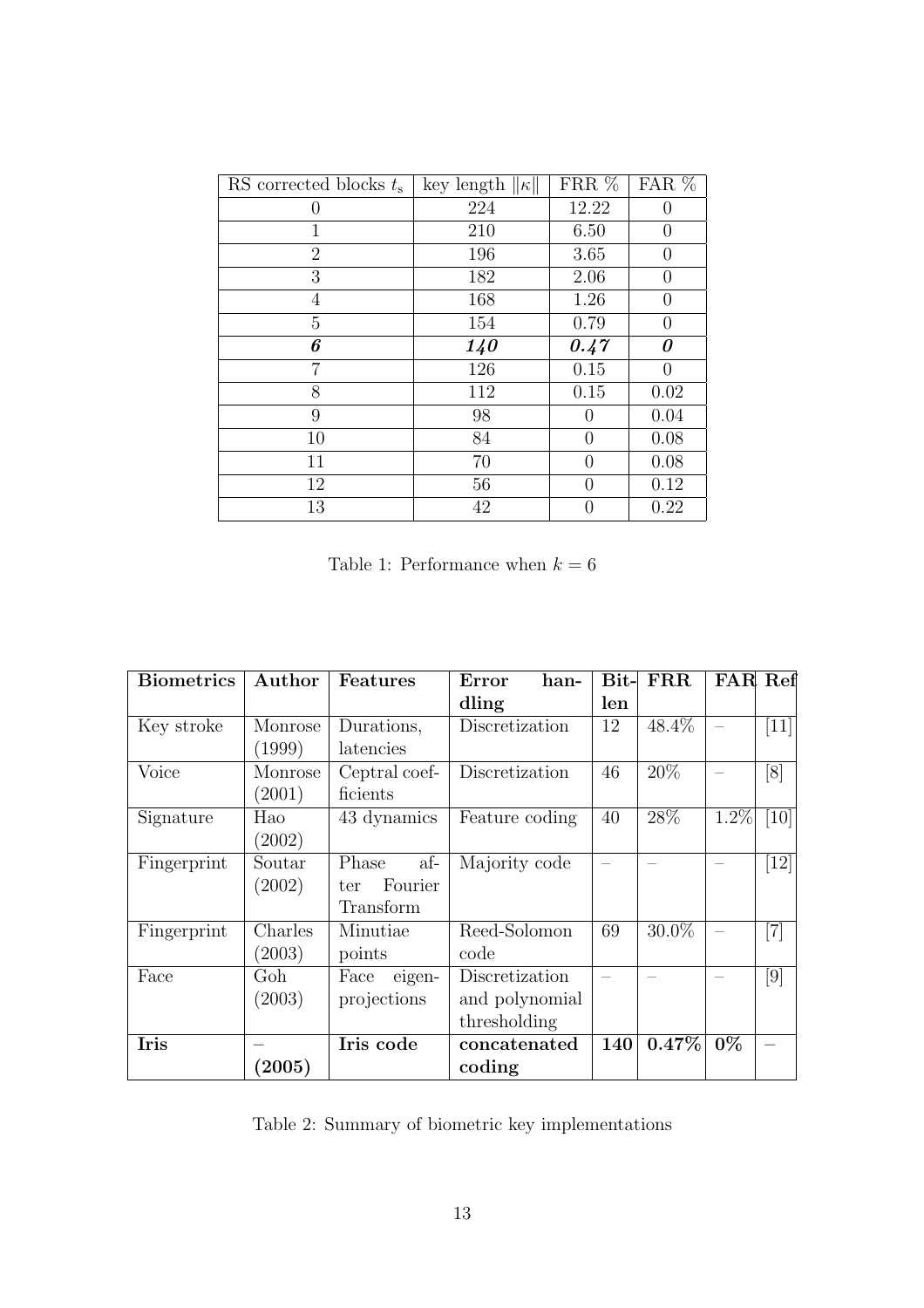and a biometric. Correlations exist in every iris: these are mainly caused by the radial structure of furrows, but some further amplitude and phase correlations are introduced by the 2D Gabor wavelet demodulation used to generate an iris code. The critical question is whether these correlations can be used, together with the correlations introduced by the error-correction process, to unlock the key. However, experiments on large corpora of iris codes show that a 2048-bit iris code has 249 degrees of freedom, and that there is little systematic correlation among irises [3].

To try to set a rough lower bound on the difficulty facing an attacker who has obtained the locked code and attempts to reconstruct the key, consider the worst case and assume the attacker has a perfect knowledge of the correlations within the subject's iris code. Then the uncertainty of the iris code is only 249 bits. Our coding scheme allows up to 27% of the bits to be wrong, so the attacker is trying to find a 249-bit string within 67 bits Hamming distance of the key. Let  $z = 249$ , and  $w = 67$ . By the sphere-packing bound [19]:

$$
\mathcal{BF} \geq \frac{2^z}{\sum_{i=0}^w {z \choose i}}
$$
  
\n
$$
\approx \frac{2^z}{\binom{z}{w}}
$$
  
\n
$$
= 2^{44}
$$
 (13)

So such a search will require at least  $2^{44}$  computations. This may seem an alarmingly small number to the crypto purist, now accustomed to thinking of 56 bits as inadequate. Several things need to be said. First, iris codes currently give  $-$  by a large margin  $-$  the most secure biometric available. If they are not good enough for an application, then no biometric is. Second, the figure of  $2^{44}$  is a very conservative theoretical bound: if the attacker has no or little knowledge about how the target person's iris bits are correlated, the effort would be significantly larger, and with our current state of knowledge we really do not know how to correlate someone's iris bits unless we know their iris code anyway. Third, each of the  $2^{44}$  computations is moderately complex, involving not just coding but also the computation of a hash of the biometric key. If  $2^{64}$  security is sought, one can run the hash function a million times. Finally, security can be significantly strengthened by a third factor – a password – as we will now explain.

#### 4.4 Three-factor scheme

The practical threat to the basic two-factor scheme is that someone obtains the target's iris image using a hidden camera, then steals the token and derives the key. A two-factor biometric-key scheme by its nature cannot prevent such attacks. When iris codes are used in typical subject-identification applications, there are further options, such as cameras that distinguish between living and fake eyes. One such – the LG-3000 IrisAccess camera – uses a set of 16 "liveness detection" countermeasures and has been certified by the Australian Ministry of Defence. Another possibility is to insist on attended operation. Interesting as these issues may be – and there may well be an arms race between defenders and attackers – liveness detection is of limited help if we wish to assume that the attacker will use his own camera and understand the iris-scanning process.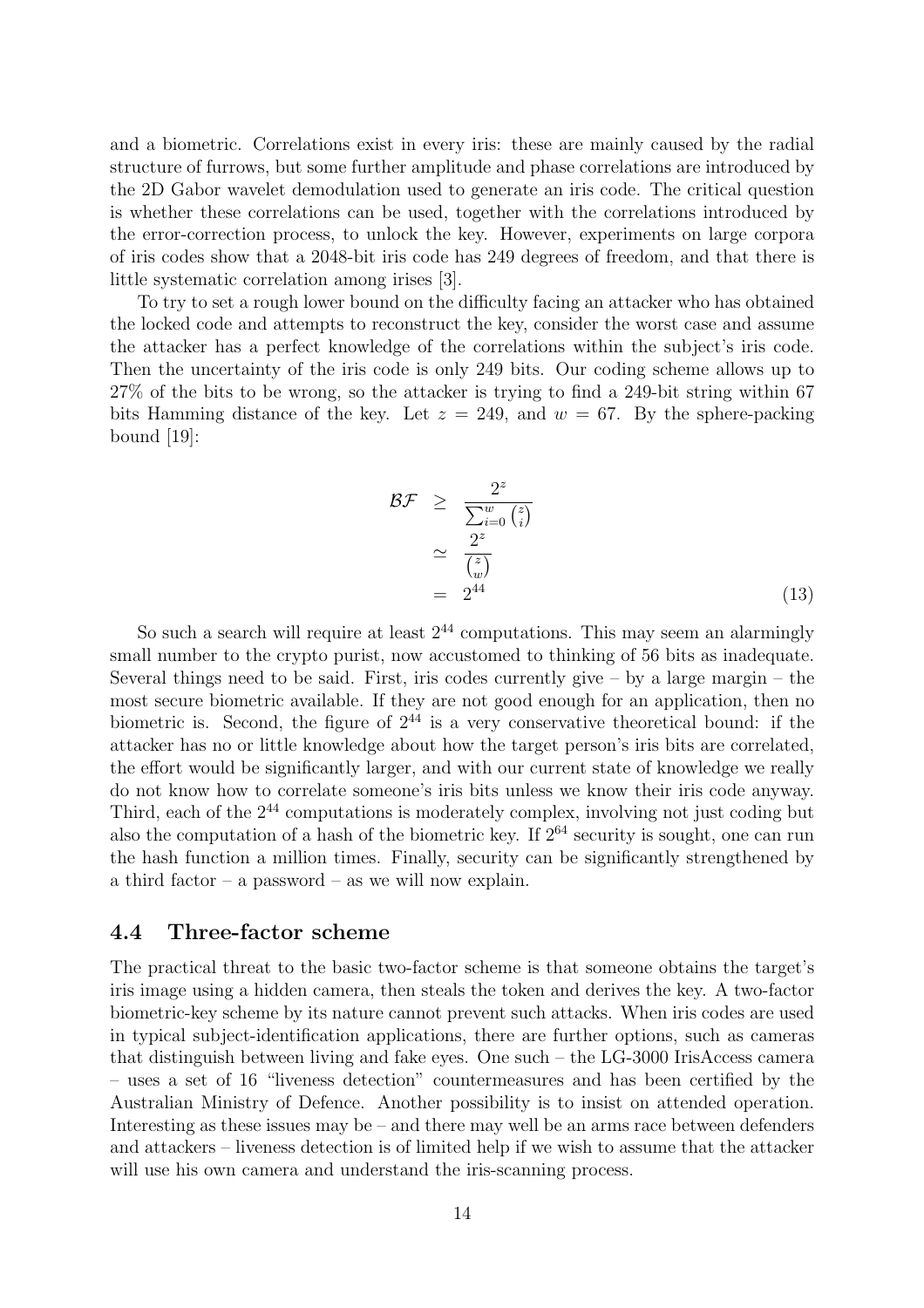For applications where the threat model demands it, a password may be incorporated to give a three-factor scheme. There are various ways to do this. Ideally we want to prevent any short-cuts; an attacker trying to search for a biometric key given a guessable password should have to expend an effort equal to the product of the key search effort and the password-guessing effort. One simple way is to use passwords to encrypt the locked iris code. A more interesting option is to permute the Hadamard matrix: row/column permutations turn one Hadamard matrix into another. Thus the matrix of size 64 that we used to construct our code can give rise to  $64! \times 64!$ , or  $2^{592}$ , different matrices through permutation. Permuting the Hadamard matrix also makes the encoded data  $\theta_{\text{ps}}$  appear random (see Equation 8), which would minimize the entropy leakage of the key and raise the lower-bound brute-force effort attacking on the key.

An important security-engineering aspect is to prevent the industrialisation of attacks (as has for example occurred with Trojan attachments to autoteller machines that read a magnetic-strip card as it is entered into the equipment, and also record PIN entry using a pinhole camera). Once any token-based authentication scheme comes into wide use, individual attacks on it can be expected: users will be simply tricked into authenticating transactions they should not have. However, industrial attacks should be prevented. Our scheme will force an attacker who wishes to misuse the keys of a large number of users to arrange to confiscate their tokens, to obtain high-quality photographs of their irises, and to solicit their passwords too if passwords are used. This is a much tougher challenge. It is also highly significant that one user can be issued with a number of different biometric keys for different applications. The use of a simple biometric database for (say) both banking and national-ID purposes might entail that an attack on the bank yielded an attack on national ID, and vice versa. With our design, this no longer has to be the case.

Finally, revocation is critical to good security engineering. Many of the earlier biometrickey schemes are incapable of it, as the key is derived directly from the biometric data, and are thus not usable in their existing form. Our scheme shows how to do revocation in a system based on biometrics.

#### 4.5 Privacy and identity

The acquisition of a repeatable string from iris biometric opens up new opportunities for privacy. One current debate concerns the possible privacy abuses of biometric databases collected to support applications such as ID cards. This prospect has started to raise a number of concerns, ranging from the possibility that biometric data might be correlated with health and thus leak health information (which in the case of iris codes appears limited to gross conditions such as cataracts), to religious concerns.

Our work shows that high-quality identification of persons is possible using biometric means but without a central database of templates. The subject would present at an enrolment station with foundational identifying materials such as a passport, and have an iris scanned. The biometric data need not be retained by the issuing authority. The enrolment station could use the generated biometric key to protect a Kerberos key shared with an authentication service, or to protect a private digital-signature key whose public verification key is linked to their distinguished name by an X.509 certificate. This is relatively well-understood technology, and lies outside the scope of the discussion here.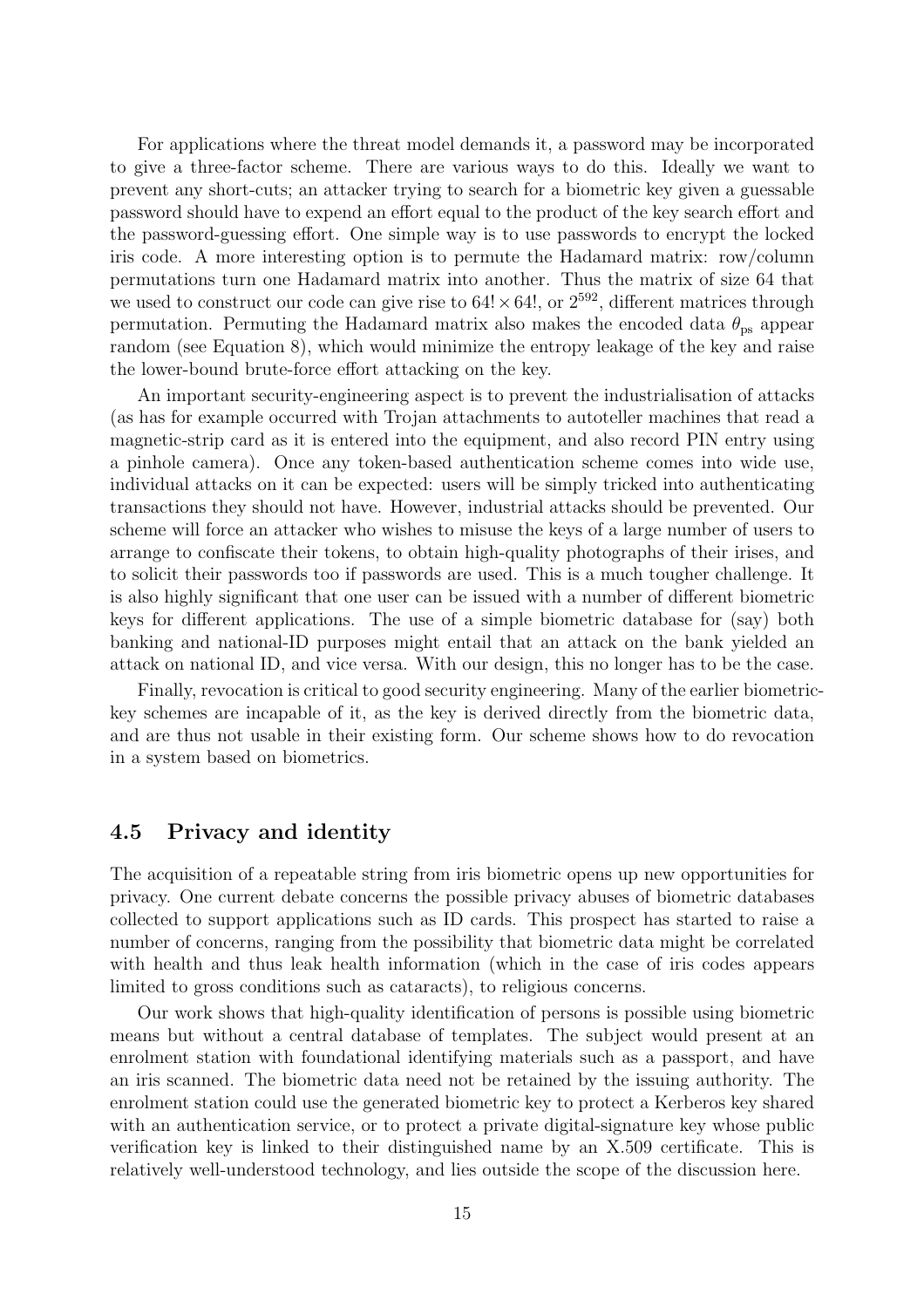# 5 Conclusion

In this paper, we tackled the most difficult problem for merging cryptography and biometrics: how to generate a repeatable string from a biometric in such a way that it can be revoked. Previous attempts have almost all had quite unacceptable false-reject rates. Most of them also have problems with revocation, have produced too-short keys, and have not been well-tested. We have shown how to generate keys robustly from iris biometric measurements, using associated error-correction data that can be changed to yield different keys. Our scheme produces long enough keys; it can produce different keys for different applications, so that an attack on one does not give an attack on all; it supports revocation; its security case is founded on extensive research in the application area, as well as a statistical lower-bound argument; and we have shown that its false-reject rate is under half a percent. This makes it feasible, we believe, for many practical uses.

# Acknowledgment

We thank David Wheeler for very helpful discussions on Hadamard error correction codes.

# References

- [1] R.J. Anderson, Security Engineering : A Guide to Building Dependable Distributed Systems, New York, Wiley 2001.
- [2] J. Daugman, "Biometric decision landscapes," Technical Report UCAM-CL-TR-482, Computer Laboratory, University of Cambridge, 2000.
- [3] J. Daugman, "The importance of being random: statistical principles of iris recognition," Pattern Recognition, Vol. 36, No. 2, pp. 279–291, 2003.
- [4] D.G. Abraham, G.M. Dolan, G.P. Double, J.V. Stevens, "Transaction Security System," IBM Systems Journal, Vol. 30, No.2 pp. 206–229, 1991.
- [5] Y. Seto, "Development of personal authentication systems using fingerprint with smart cards and digital signature technologies," the Seventh International Conference on Control, Automation, Robotics and Vision, Dec 2002.
- [6] U. Uludag, S. Pankanti, S. Prabhakar and A. K. Jain, "Biometric cryptosystems: issues and challenges," Proceedings of the IEEE, Vol. 92, No. 6, pp. 948–960, 2004.
- [7] T.C. Clancy, N. Kiyavash and D.J. Lin, "Secure smart card-based fingerprint authentication," Proceedings of the 2003 ACM SIGMM Workshop on Biometrics Methods and Application, WBMA 2003.
- [8] F. Monrose, M.K. Reiter, Q. Li and S. Wetzel, "Cryptographic key generation from voice," Proceedings of the 2001 IEEE Symposium on Security and Privacy, May 2001.
- [9] A. Goh, D.C.L. Ngo, "Computation of cryptographic keys from face biometrics," International Federation for Information Processing 2003, Springer-Verlag, LNCS 2828, pp. 1–13, 2003.